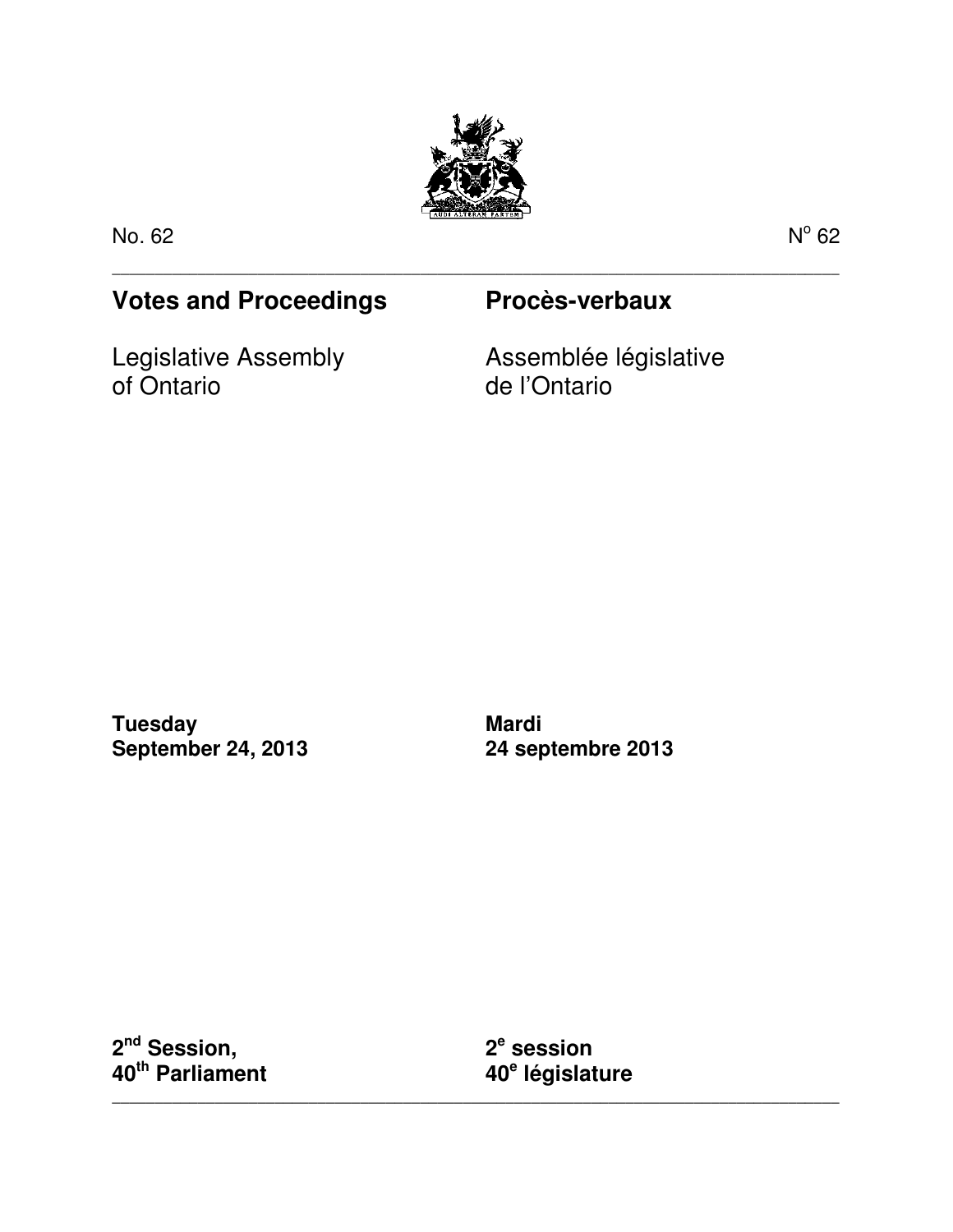### **ORDERS OF THE DAY ORDRE DU JOUR**

Second Reading of Bill 91, An Act to establish a new regime for the reduction, reuse and recycling of waste and to repeal the Waste Diversion Act, 2002.

Debate arose and after some time the House recessed at 10:15 a.m.

### **10:30 A.M. 10 H 30**

That the following document was tabled:- Que le document suivant a été déposé :-

The Speaker informed the House, Le Président a informé la Chambre,

The Annual Energy Conservation Progress Report 2012 (Volume One) from the Environmental Commissioner of Ontario entitled Building Momentum: Provincial Policies for Municipal Energy and Carbon Reductions (Sessional Paper No. 153).

\_\_\_\_\_\_\_\_\_\_\_\_

\_\_\_\_\_\_\_\_\_\_\_\_

\_\_\_\_\_\_\_\_\_\_\_\_

The Speaker informed the House, Le Président a informé la Chambre,

I want to quickly advise the House that the motion passed on June 5, 2013 with respect to the legislation establishing the Financial Accountability Officer, Bill 95, has an anomaly with respect to the timing for the Legislative Assembly Committee to report the Bill after it completes clause-by-clause consideration.

In the absence of any other instruction from the House to do otherwise, it will make sense for the Committee simply to follow what would normally happen in any committee on any bill, that is, that the Committee report the Bill at the first available opportunity following completion of clause-by-clause.

Therefore, the Committee will report the Bill tomorrow afternoon during Routine Proceedings if it has finished clause-by-clause consideration by that time. If not, the Bill will instead be reported on Thursday afternoon during Routine Proceedings.

This timing is relevant because the reporting of the Bill triggers an immediate 2-hour debate on Third Reading of the Bill.

\_\_\_\_\_\_\_\_\_\_\_\_

### **DEFERRED VOTES VOTES DIFFÉRÉS**

Third Reading of Bill 14, An Act to amend the Co-operative Corporations Act and the Residential Tenancies Act, 2006 in respect of non-profit housing co-operatives and to make consequential amendments to other Acts.

Carried on the following division:- Adoptée par le vote suivant :-

Troisième lecture du projet de loi 14, Loi modifiant la Loi sur les sociétés coopératives et la Loi de 2006 sur la location à usage d'habitation en ce qui concerne les coopératives de logement sans but lucratif et apportant des modifications corrélatives à d'autres lois.

Deuxième lecture du projet de loi 91, Loi créant un nouveau cadre pour la réduction, la réutilisation et le recyclage des déchets et abrogeant la Loi de 2002 sur le réacheminement des déchets.

Il s'élève un débat et après quelque temps, à 10 h 15, l'Assemblée a suspendu la séance.

**PRAYERS PRIÈRES 9:00 A.M. 9 H** 

# **ORAL QUESTIONS QUESTIONS ORALES**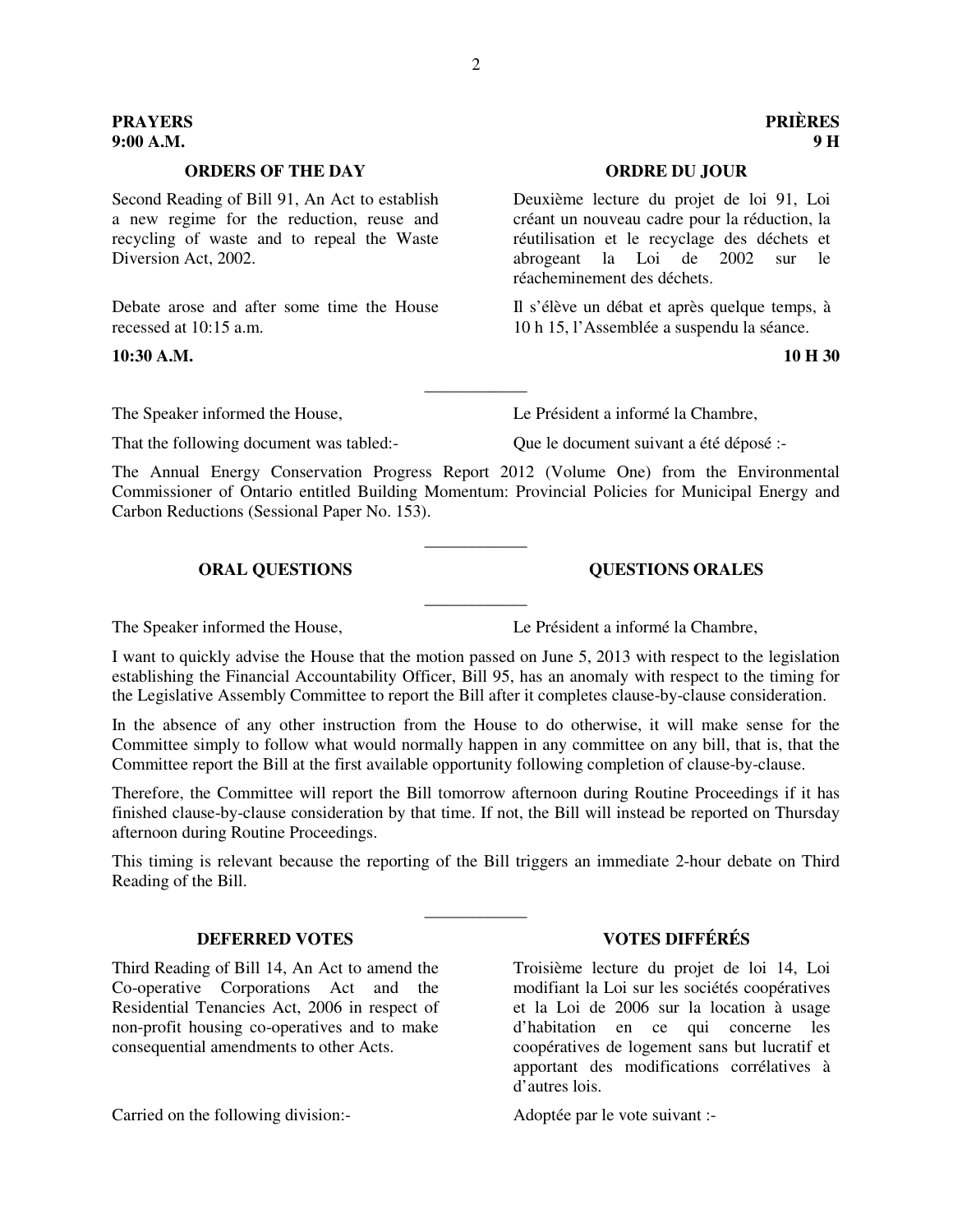### AYES / POUR - 98

| Albanese          | Elliott           | Mangat                              | Pettapiece |
|-------------------|-------------------|-------------------------------------|------------|
| Armstrong         | Fedeli            | Mantha                              | Piruzza    |
| Arnott            | Fife              | Marchese                            | Prue       |
| Bailey            | Flynn             | <b>Matthews</b>                     | Qaadri     |
| <b>Balkissoon</b> | Forster           | Mauro                               | Sandals    |
| <b>Barrett</b>    | Fraser            | McDonell                            | Sattler    |
| <b>Bartolucci</b> | Gerretsen         | McKenna                             | Schein     |
| Berardinetti      | Gravelle          | McMeekin                            | Scott      |
| <b>Bisson</b>     | Hardeman          | McNaughton                          | Sergio     |
| <b>Bradley</b>    | Harris            | McNeely                             | Shurman    |
| Campbell          | Hatfield          | Meilleur                            | Singh      |
| Cansfield         | Holyday           | Miller (Hamilton East-Stoney Creek) | Smith      |
| Chan              | Horwath           | Miller (Parry Sound-Muskoka)        | Sousa      |
| Chiarelli         | Hoskins           | Milligan                            | Tabuns     |
| Chudleigh         | Hunter            | Milloy                              | Taylor     |
| Clark             | Jackson           | Moridi                              | Thompson   |
| Colle             | Jaczek            | Munro                               | Vanthof    |
| Coteau            | Jeffrey           | Murray                              | Walker     |
| Crack             | Jones             | Naqvi                               | Wilson     |
| Damerla           | Klees             | Natyshak                            | Wong       |
| Del Duca          | Kwinter           | Nicholls                            | Wynne      |
| Delaney           | Leal              | Orazietti                           | Yakabuski  |
| Dhillon           | Leone             | O'Toole                             | Yurek      |
| Dickson           | <b>MacCharles</b> | Ouellette                           | Zimmer     |
| <b>DiNovo</b>     | MacLaren          |                                     |            |

### NAYS / CONTRE - 0

\_\_\_\_\_\_\_\_\_\_\_\_

\_\_\_\_\_\_\_\_\_\_\_\_

The Bill passed. Le projet de loi est adopté.

The House recessed at 11:55 a.m. À 11 h 55, l'Assemblée a suspendu la séance.

### **3:00 P.M. 15 H**

The Speaker informed the House, Le Président a informé la Chambre,

That a vacancy has occurred in the membership of the House by reason of the resignation of Kim Craitor as the Member for the Electoral District of Niagara Falls, effective September 24, 2013. (Sessional Paper No. 154).

Accordingly, I have issued my warrant to the Chief Electoral Officer for the issue of a writ for a byelection.

\_\_\_\_\_\_\_\_\_\_\_\_

Standing Committee on General Government:- Comité permanent des affaires

Bill 30, An Act to regulate the selling and marketing of tanning services and ultraviolet light treatments.

## **REPORTS BY COMMITTEES RAPPORTS DES COMITÉS**

gouvernementales :-

Projet de loi 30, Loi visant à réglementer la vente et la commercialisation de services de bronzage et de traitements par rayonnement ultraviolet.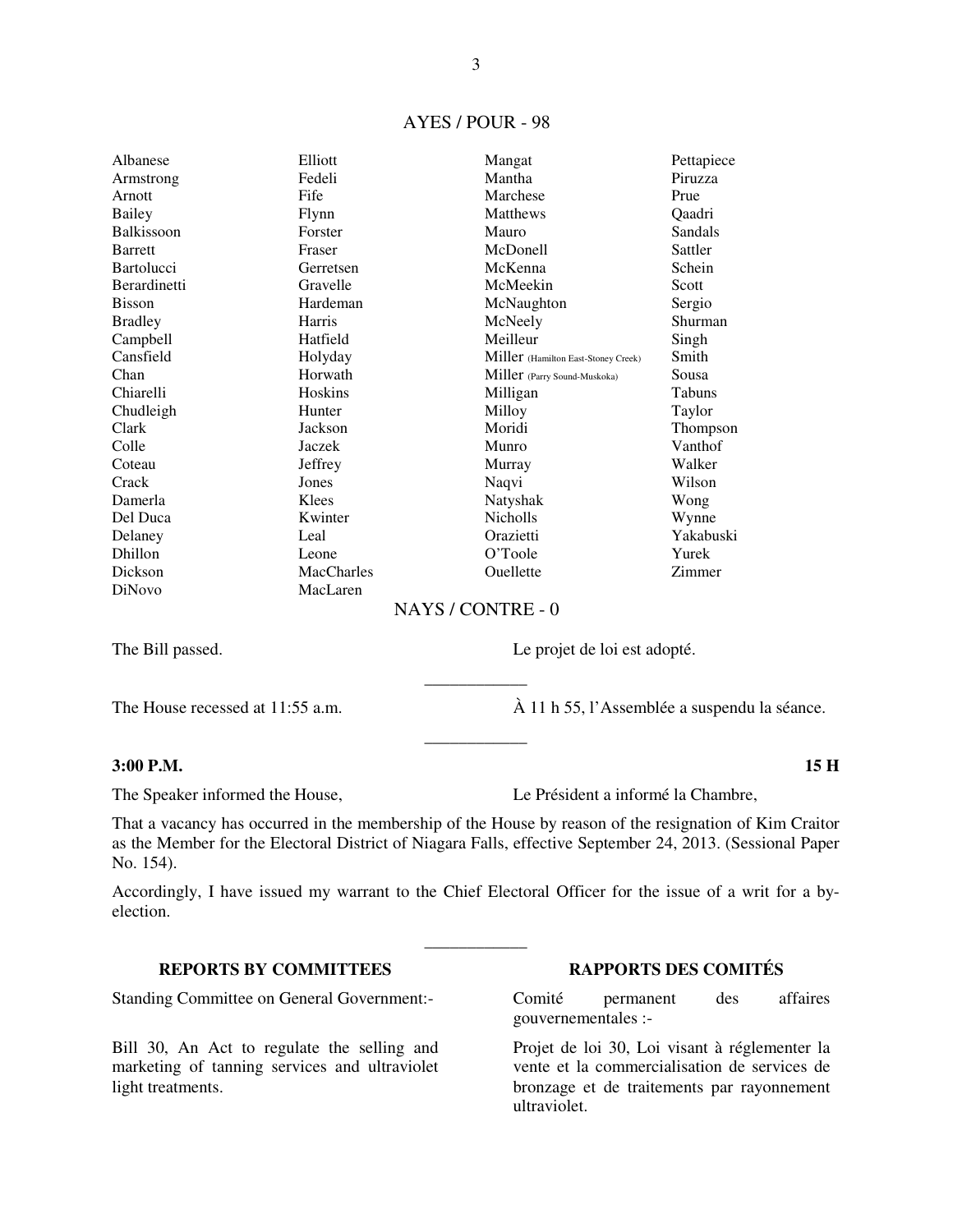Reported as amended. Rapport est fait du projet de loi modifié.

Long title amended to read:- Le titre est modifié comme suit :-

"An Act to regulate the selling and marketing of tanning services and ultraviolet light treatments for tanning".

Report adopted and Ordered for Third Reading.

The Speaker informed the House, Le Président a informé la Chambre,

des fins de bronzage».

lecture.

That the Clerk received the Report on Intended Appointments dated September 24, 2013 of the Standing Committee on Government Agencies. Pursuant to Standing Order  $108(f)(9)$ , the Report is deemed to be adopted by the House (Sessional Paper No. 155) (Tabled September 24, 2013).

\_\_\_\_\_\_\_\_\_\_\_\_

\_\_\_\_\_\_\_\_\_\_\_\_

\_\_\_\_\_\_\_\_\_\_\_\_

The following Bill was introduced and read the first time:-

Bill 105, An Act to amend the Employer Health Tax Act. Hon. Mr. Sousa.

# **INTRODUCTION OF BILLS DÉPÔT DES PROJETS DE LOI**

«Loi visant à réglementer la vente et la commercialisation de services de bronzage et de traitements par rayonnement ultraviolet à

Rapport adopté et passage à la troisième

Le projet de loi suivant est présenté et lu une première fois :-

Projet de loi 105, Loi modifiant la Loi sur l'impôt-santé des employeurs. L'hon. M. Sousa.

Disbanding the College of Trades (Sessional Paper No. P-10) Mr. Clark.

Declawing cats (Sessional Paper No. P-38) Ms. Campbell.

Reducing the price of electricity in Northwestern Ontario (Sessional Paper No. P-83) Ms. Campbell.

Amending the Ontario's Mining Act (Sessional Paper No. P-85) Ms. Campbell.

Clarington Transformer Station (Sessional Paper No. P-90) Mr. O'Toole.

Ontario Fishing Regulations Summary (Sessional Paper No. P-93) Mr. Smith.

Leaves to Help Families Act (Sessional Paper No. P-94) Ms. Wong.

Physiotherapy services (Sessional Paper No. P-108) Ms. Scott.

Improvements to Highway 21 between Port Elgin and Southampton (Sessional Paper No. P-126) Ms. Thompson.

Rejecting increases on the Harmonized Sales Tax, Gas Tax or any other fees or taxes in the Ontario Northwest (Sessional Paper No. P-148) Ms. Campbell.

Continuing the revenue-sharing partnership with the horse-racing industry (Sessional Paper No. P-151) Ms. Scott.

\_\_\_\_\_\_\_\_\_\_\_\_

Tarion Warranty Corporation (Sessional Paper No. P-159) Mr. Hillier.

Mary Berglund Community Health Centre (Sessional Paper No. P-160) Ms. Campbell.

# **PETITIONS PÉTITIONS**